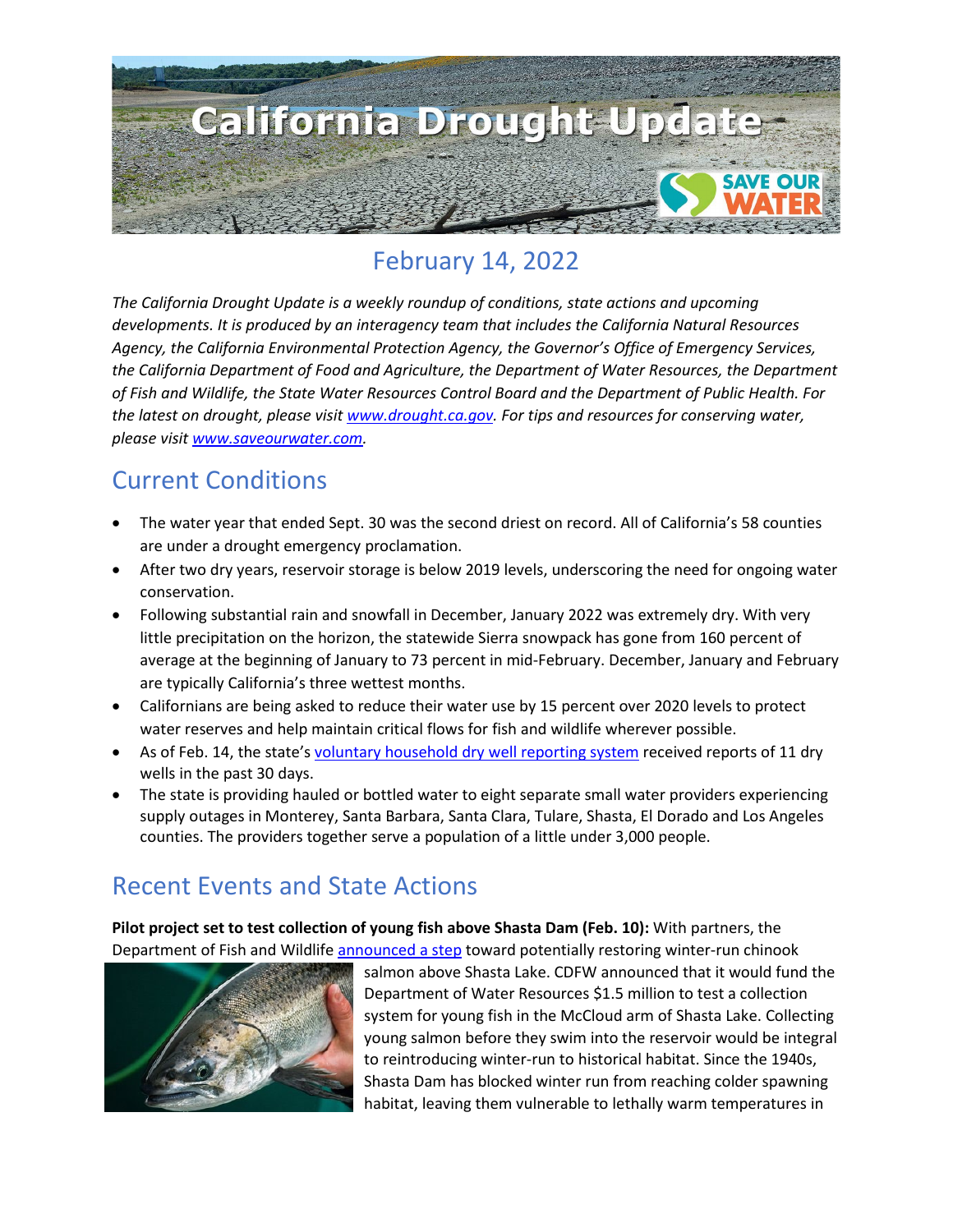the upper Sacramento River. CDFW, DWR, and NOAA Fisheries will test the collection system but not release salmon until the collector operates successfully.

**Hearing on Water Loss Performance Standard Regulation (Feb. 10):** The Water Board held a public hearing on a proposed regulation on water loss performance standards. The Water Board provided a detailed overview of the proposed regulation, overall framework, timeline, and proposed requirements and answered questions from the public. The intent of the proposed regulation is to require urban retail water suppliers to reduce leakage to the level of a specific volumetric standard that is based on its own unique characteristics and is cost-effective, while providing each supplier the flexibility to choose an effective, suitable approach.

**Save Our Water serves up conservation message for Super Bowl weekend (Feb. 12-13):** Save Our Water jumped into the Super Bowl fun with "geofenced" social media around NFL and Super Bowl events over the weekend to keep saving water on the minds of LA fans. Save Our Water also offered [six tips for water-saving plays](https://saveourwater.com/News-and-Events/Latest-News/Saving-Water-Big-Game) to conserve water inside and outside the home. Save Our Water is a statewide water conservation program that reaches millions of Californians each year through partnerships with local water agencies and other community-based organizations, social marketing efforts, paid and earned media and event sponsorships.



**Curtailments adjusted (ongoing):** The Water Board lifted curtailments in most watersheds following December's storms, but dry conditions in January and February have led to re-imposition of curtailments in some areas. Curtailments have been suspended in the Russian River and Shasta River watersheds through the end of February. Curtailments on the Scott River have been extended on a day-by-day basis as flows are hovering near the regulatory threshold set by the emergency regulation. Curtailments have been reinstated in a few sub-watersheds of the Delta watershed. It is likely that additional curtailments will be reinstated in the Delta watershed next week if conditions remain dry. Water Board staff will continue to adjust curtailment orders as conditions change.

# Tribal / Local Actions

- **Tribal governments:** Tribal emergency drought proclamations as reported by Cal OES to date: Buena Vista Rancheria of Me-Wuk Indians, Karuk Tribe, Resighini Rancheria, Tule River Indian Tribe, Yurok Tribe, Wiyot Tribe.
- **Local government:** Local emergency drought proclamations as reported by Cal OES to date: Butte, Colusa, Fresno, Glenn, Humboldt, Lake, Marin, Mendocino, Modoc, Napa, Nevada, San Joaquin, San Luis Obispo, Santa Barbara, Santa Clara, Siskiyou, Sonoma, Tulare, Tuolumne, Yolo.
- **Water suppliers:** The following public water suppliers have imposed mandatory water use reductions on customers, according to information voluntarily provided to the Association of California Water Agencies and / or recent announcements. The list likely is not comprehensive:
	- o Alameda County Water District mandatory water use restrictions aimed at reducing water use by 15 percent.